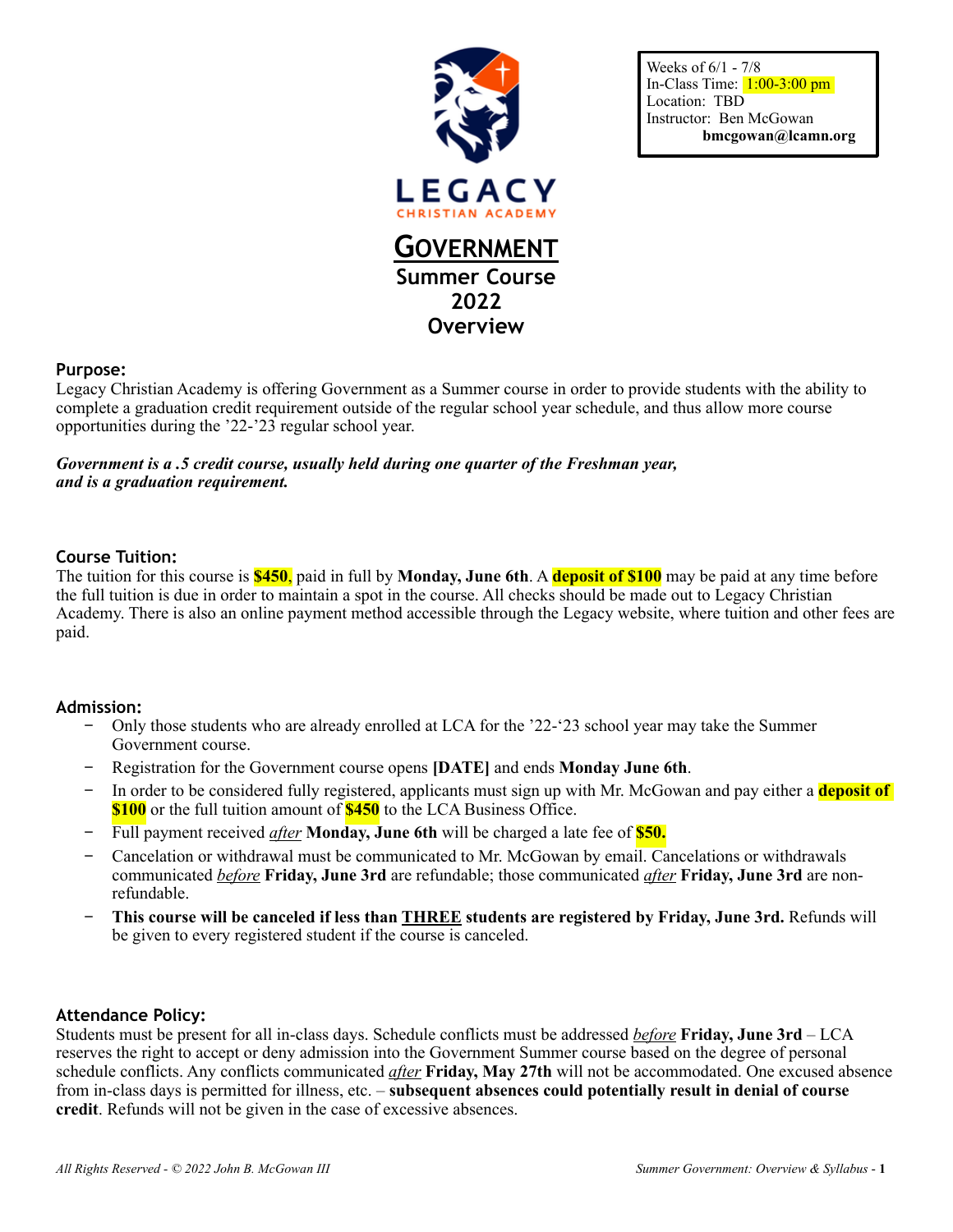# **Calendar of Class Dates:**

| <b>June 2022</b>                            |                            |                |                                      |                 |                |                                                  |  |
|---------------------------------------------|----------------------------|----------------|--------------------------------------|-----------------|----------------|--------------------------------------------------|--|
| Sunday                                      | Monday                     | <b>Tuesday</b> | Wednesday                            | <b>Thursday</b> | Friday         | Saturday                                         |  |
| May 29<br>Sabbath                           | May 30<br>Memorial Day     | May 31         | 1<br><b>Classroom</b> page<br>opened | $\overline{2}$  | $\mathfrak{Z}$ | $\overline{4}$<br>Refunds no<br>longer available |  |
| 5<br>Sabbath                                | 6                          | $\overline{7}$ | $\,8\,$                              | 9               | 10             | 11                                               |  |
| 12<br>Sabbath                               | 13<br>Flag Day             | 14             | 15                                   | 16              | 17             | 18                                               |  |
| 19<br>Sabbath<br>Father's Day<br>Juneteenth | 20                         | 21             | 22                                   | 23              | 24             | 25                                               |  |
| 26<br>Sabbath                               | 27                         | 28             | 29                                   | 30              | July 1         | July 2                                           |  |
| July 3                                      | July 4<br>Independence Day | July 5         | July 6                               | July 7          | July 8         | July 9                                           |  |

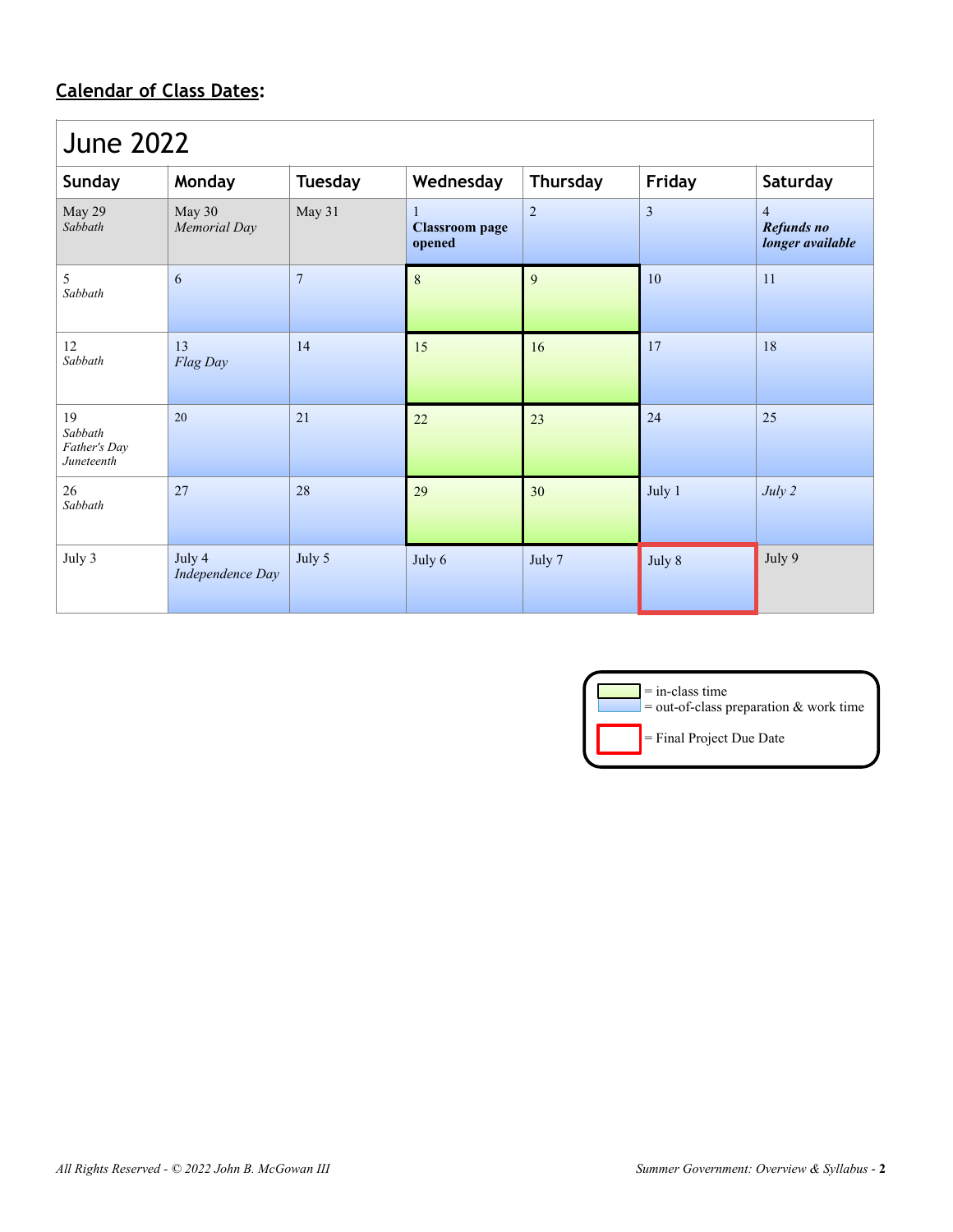

Weeks of 6/1 - 7/8 In-Class Time:  $1:00-3:00$  pm Location: TBD Instructor: Ben McGowan **bmcgowan@lcamn.org** 

# **Summer Course Summary:**

The Summer course of Government will be fast-paced and accelerated in order to fit a quarter's worth of class into four weeks of in- and out-of-class time. Students will cover the same material and will carry out the similar activities and projects as the regular course, but in less overall time than during the regular school year. Each in-class period will last two hours. There is an expectation that students will work an average of two-four hours per day outside of class. Before the course begins, students will be enrolled in the Summer Government course Classroom page so that they may work ahead, if they so choose.

Government - sometimes called "Civics" - is the examination of the particular political structure of the United States, primarily of the Federal level of government, but also of State and Local levels. However, more importantly, we examine these things through the lens of being a *citizen*, in the hopes of becoming a better informed, more responsible citizen. The United States is quite unique in how our system of government empowers and enfranchises each citizen. As American citizens, we have a great responsibility to understand the nature and function of the American Government system, and as Christians we have an even greater responsibility to be Salt and Light in that system once we better understand it. In this course, students will examine and discuss the Government of the United States through the lens of a biblical Christian worldview.

# *This is a .5 credit course, usually held during one quarter in the Freshman year, and is a graduation requirement.*

#### **Daily Requirements:**

Each student is required to:

- $\triangleright$  Regularly check the course Classroom site for assignments, instructions, handouts, due dates, etc.
- $\geq$  Fully and diligently participate during discussions and activities
- $\geq$  Complete all assignments according to guidelines, and turn them in on time

# **Late Policy:**

All assignments and projects are due at the beginning of class on the due date. Because of the condensed nature of this course*, late assignments of any kind will not be given full credit.* Those students with late assignments will take valuable class time – away from their classmates – to make up those assignments. Once these last assignments are completed, the student *will receive* – *at most – half credit.* Any further questions and/or issues can be addressed in class.